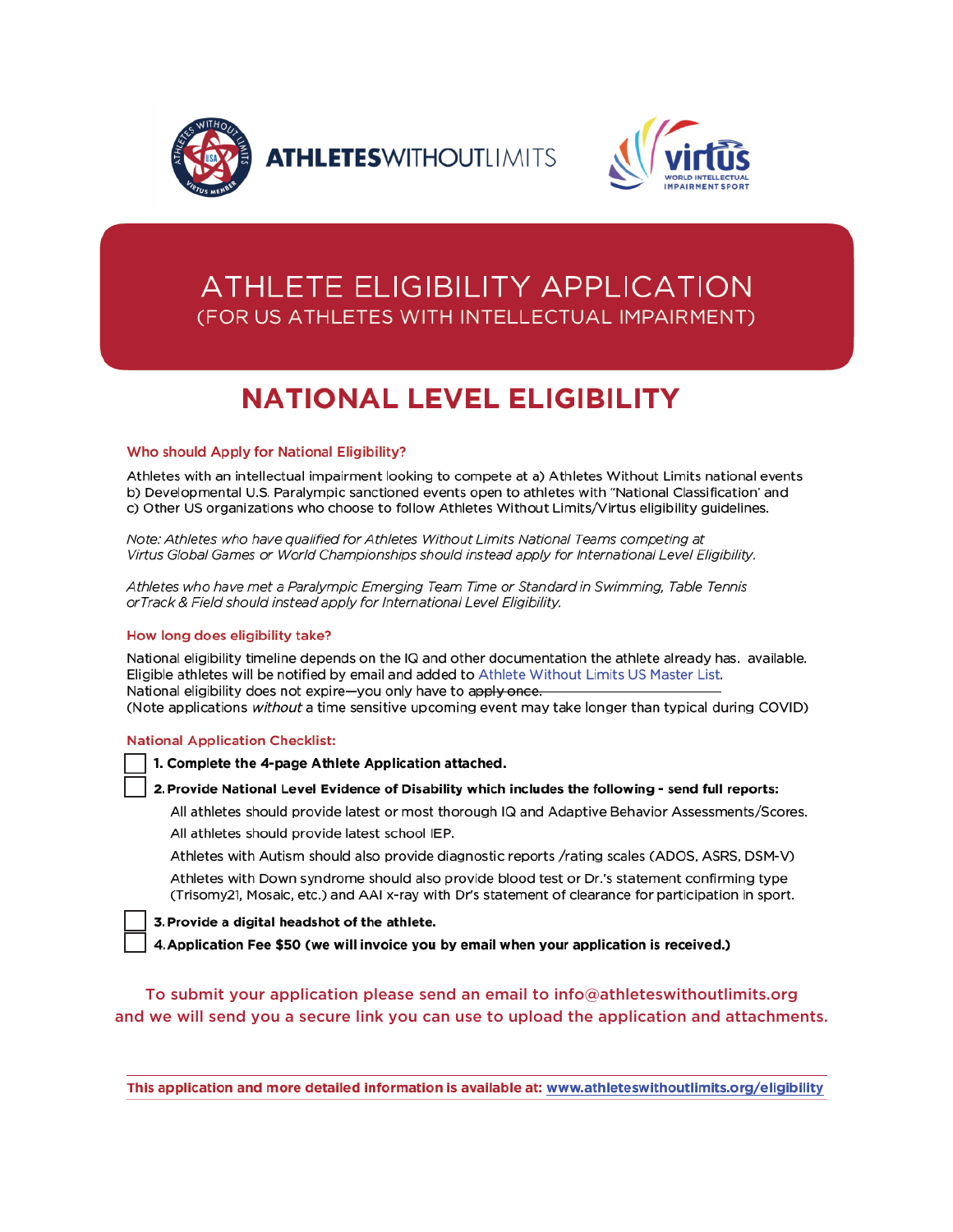



## **ATHLETE ELIGIBILITY APPLICATION** (FOR US ATHLETES WITH INTELLECTUAL IMPAIRMENT)

# **INTERNATIONAL LEVEL ELIGIBILITY**

#### Who should Apply for International Eligibility?

- Athletes with an intellectual impairment who have qualified for Athletes Without Limits National Teams competing at Virtus Global Games or World Championships (III, II2 or II3 Groups).
- Athletes with an Intellectual Disability (III Group) who have met a Paralympic Emerging Team Time or Standard in Swimming, Table Tennis or Track & Field. (See "Paralympic Eligibility & Classification Page" for more information on Paralympic Classification for elite-level athletes with intellectual impairment.)
- Athletes with an Intellectual Disability (III Group) who have qualified to compete at a World Taekwondo International level event in the P20 Para class for Poomsae.

Note: All other athletes should apply for National Level Eligiblity instead.

**Note: International Level Virtus II-1** Eligibility is required for the 2022 U.S. **Adaptive Open Golf Championships.** 

#### How long does eligibility take?

International eligibility can take 1-3 months weeks depending on the information provided as evidence. Applications are first reviewed and endorsed by Athletes Without Limits and our US Eligibility Psychologist. They are then submitted to the Virtus Eligibility Committee for confirmation.

Some athletes may need to schedule new testing with their school or psychologist in order to provide the exact documentation which can take longer.

Eligible athletes will be notified by email and added to Athlete Without Limits US Master List, and the Virtus International Master List. International eligibility does not expire-you only have to apply once.

#### To submit your application please send an email to info@athleteswithoutlimits.org and we will send you a secure link you can use to upload the application and attachments.

### **INTERNATIONAL APPLICATION CHECKLIST:**

1. Complete the 4-page Athlete Application attached.

2. Provide International Level Evidence of Disability described on the following page.

- 3. Provide a digital headshot of the athlete.
- 4. Provide proof of identity (copy of Passport or State ID if no Passport)
- 5. Application Fee \$150 (we will invoice you by email when your application is received.)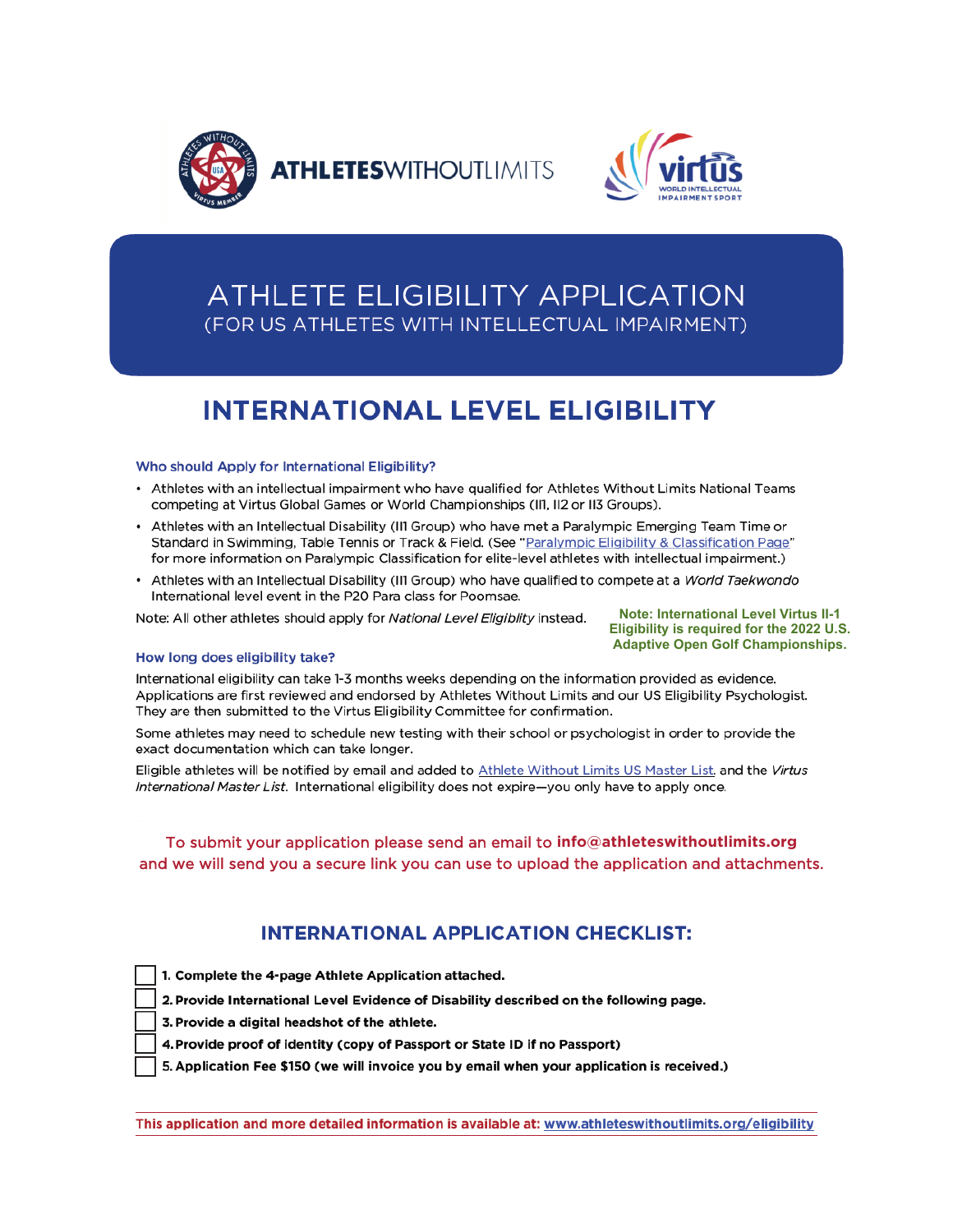

**ATHLETESWITHOUTLIMITS** 



## **VIRTUS REQUIRED EVIDENCE OF INTELLECTUAL IMPAIRMENT**

| II<br><b>Intellectual</b><br><b>Disability</b><br>Includes Paralympic Classes:<br>Swimming (S14/SB14)<br><b>Table Tennis (Class 11)</b><br>Track & Field (T20/F20)<br>Includes World Taekwondo:<br>Para Class P20<br><b>Required for the USGA</b><br>2022 U.S. Open Adaptive Golf                                                       | <b>II1 Eligibility Criteria:</b><br>• Full-Scale IQ score of<br>75 or lower;<br>• Significant limitations in<br>adaptive behaviour;<br>AND<br>• Onset before age 22.<br>Note this includes:<br>• Athletes diagnosed wiAutism<br><b>AND Intellectual Disability</b><br>• Athletes with Mosaic Down<br>Syndrome AND Intellectual<br>Disability (with AAI clearance.) | <b>II1 Documentation Required:**</b><br>1. WAIS, WISC or Stanford Binet IQ<br>Assessment, Report and Summary of Scores<br>(must be within last 5 years for International<br>level).<br>2. Vineland, ABAS, or AAMR Adaptive Behavior<br>Assessment, Report and Summary of Scores<br>from (must be within last 5 years for<br>International level).<br>3. IQ or other relevant scores or diagnosis from<br>before age 22. referenced in a report.                                                                                                                                                                                                                               |
|-----------------------------------------------------------------------------------------------------------------------------------------------------------------------------------------------------------------------------------------------------------------------------------------------------------------------------------------|--------------------------------------------------------------------------------------------------------------------------------------------------------------------------------------------------------------------------------------------------------------------------------------------------------------------------------------------------------------------|-------------------------------------------------------------------------------------------------------------------------------------------------------------------------------------------------------------------------------------------------------------------------------------------------------------------------------------------------------------------------------------------------------------------------------------------------------------------------------------------------------------------------------------------------------------------------------------------------------------------------------------------------------------------------------|
| II <sub>2</sub><br><b>Intellectual Disability</b><br>with Additional<br><b>Impairment</b><br>(includes Tri21/Translocation<br><b>Down Syndrome)</b><br>Note: Athletes may compete in this<br>separate group at Athletes Without<br>Limits and Virtus events but must<br>compete together with as Virtus II1<br>athletes in Paralympics. | <b>II2 Eligibility Criteria:</b><br>A. Intllectual Disablity w/<br><b>Additional Physical or</b><br><b>Visual Impairment</b><br><b>OR</b><br><b>B. Formal diagnosis of</b><br><b>Trisomy or Translocation</b><br><b>Down Syndrome</b><br>For safety athletes must not<br>have symptomatic<br>Atlantoaxial Instability (AAI)                                        | <b>II2 Documentation Required:**</b><br>A. ADDITIONAL IMPAIRMENT:<br>1. All Virtus II-1 IQ and Adaptive Behavior<br>Evidence above plus<br>2. Medical report describing additional physical<br>or visual impairment (Will be confirmed by<br>interview with our National Eligibility Officer.<br><b>OR</b><br><b>B. DOWN SYNDROME EVIDENCE:</b><br>1. Copy of genetic testing showing a formal<br>diagnosis and type of Down Syndrome (Tri21<br>or Translocation).<br>2. Most recent copy of AAI exam X-ray results<br>showing not symptomatic AAI.<br>3. Athlete's Physician must sign<br>Page 3 (AAI) of the attached application<br>stating athlete is cleared to compete. |
| *High-Functioning<br><b>Autism</b><br>(*Trial Group)<br>Note: Athletes may compete<br>in this group at Athletes Without<br>Limits and Virtus events but are<br>not eligible for Paralympics.                                                                                                                                            | <b>II3 Eligibility Criteria:</b><br>• A formal diagnosis of<br>Autism, ASD or Aspergers<br>Syndrome<br>• A Full-Scale score IQ of 76<br>or higher, OR no diagnosis<br>of intellectual disability.                                                                                                                                                                  | <b>II3 Documentation Required:**</b><br>1. Formal diagnosis (or confirmation of<br>previous diagnosis) of Autism, ASD or<br>Asperger's syndrome, carried out by a<br>licensed psychologist, with background<br>history and evidence of accepted diagnostic<br>techniques such as: ADOS, ASRS, ICD-10<br>Criteria for Autism, etc.<br>2. Pprovide previous IQ and Adaptive Behavior<br>assessments showing athlete does not meet<br>the criteria for Virtus II1 Intellectual Disability.                                                                                                                                                                                       |

*\*Criteria for trial groups and sports offered will be revised as the project progresses and research data becomes available.*

*\*\*Getting New Testing: If the athlete does not have the exact assessments required, we've created a [Guide for Psychologists](http://www.athleteswithoutlimits.org/downloads/SportsEligiblityGuidelinesforPsychologists.pdf) you can give to your psychologist so he/she can provide the assessments needed.*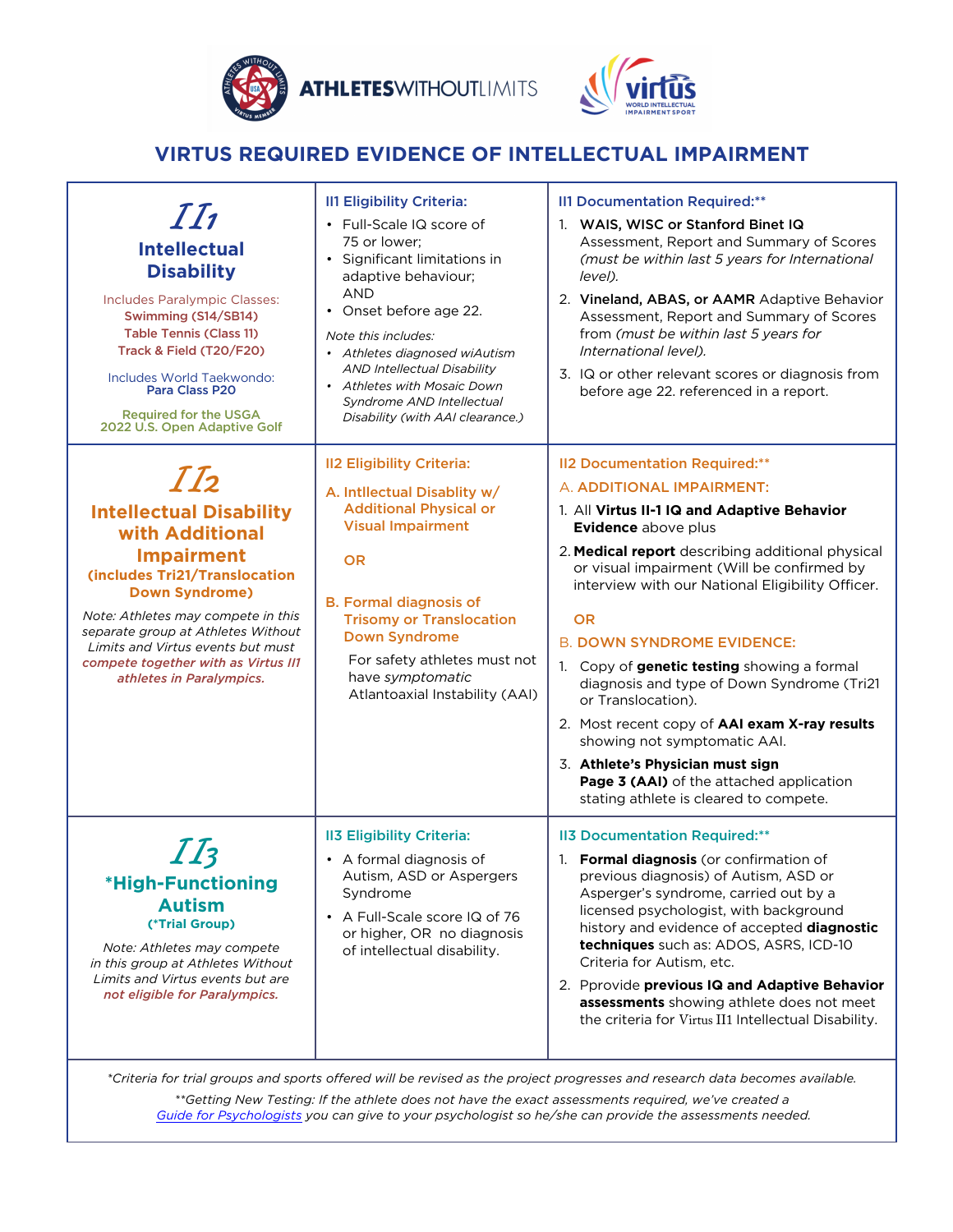



## ATHLETE ELIGIBILITY APPLICATION FORM  $(V8 - JAN 2019)$

ATHLETE DETAILS - This page to be completed by the athlete's representative

| Please email a<br>digital headshot                                                     | Athletes full Last Name:<br>(as stated on Passport)         |         |                |  |                      |
|----------------------------------------------------------------------------------------|-------------------------------------------------------------|---------|----------------|--|----------------------|
| of the athlete<br>when you email<br>your application<br>and evidence of<br>disability. | <b>Athletes full First Name:</b><br>(as stated on Passport) |         |                |  |                      |
| Event for which athlete                                                                | Nationality:<br>(as stated on Passport)                     |         |                |  |                      |
| needs eligibility:                                                                     | Date of Birth:                                              |         |                |  | e.g. January 1, 2000 |
| Event Date:                                                                            |                                                             | Gender: | Female         |  | Male                 |
|                                                                                        | Team Name:                                                  |         |                |  |                      |
| <b>Athlete Address:</b>                                                                |                                                             |         |                |  |                      |
| Phone Number:                                                                          | $(+1)$                                                      |         | Email Address: |  |                      |

If the athlete is under 18 years of age, or without legal competency to sign:

| Parent/Guardian<br>Name:    |        | Relationship:  |  |
|-----------------------------|--------|----------------|--|
| Parent/Guardian<br>Address: |        |                |  |
| Phone Number:               | $(+1)$ | Email Address: |  |

#### Athletes applying for International Level must include a copy of their Passport (or State ID if no Passport)

| Eligibility Level:                                                                                                                                                       | US National Level<br>\$50 Application Fee<br><b>International Level</b><br>\$150 Application Fee<br>AWL will email you an invoice when we receive your application.                                                   |
|--------------------------------------------------------------------------------------------------------------------------------------------------------------------------|-----------------------------------------------------------------------------------------------------------------------------------------------------------------------------------------------------------------------|
| Eligibility Group:<br>(Leave blank if unsure)<br>Note: International Level Virtus II-1<br>Eligibility is required for the 2022<br>U.S. Adaptive Open Golf Championships. | Paralympics/Virtus II-1 Intellectual Disability (IQ 75 or below)<br>Virtus II-2 ID w/physical Impairment or Trisomy21 Down Syndrome<br>Virtus II-3 Autism+ (IQ 76 or higher and/or does not meet II1 Criteria for ID) |
| Sport(s) in which the<br>athlete will compete:                                                                                                                           |                                                                                                                                                                                                                       |

To submit your application please send an email to info@athleteswithoutlimits.org and we will send you a secure link you can use to upload the application and attachments.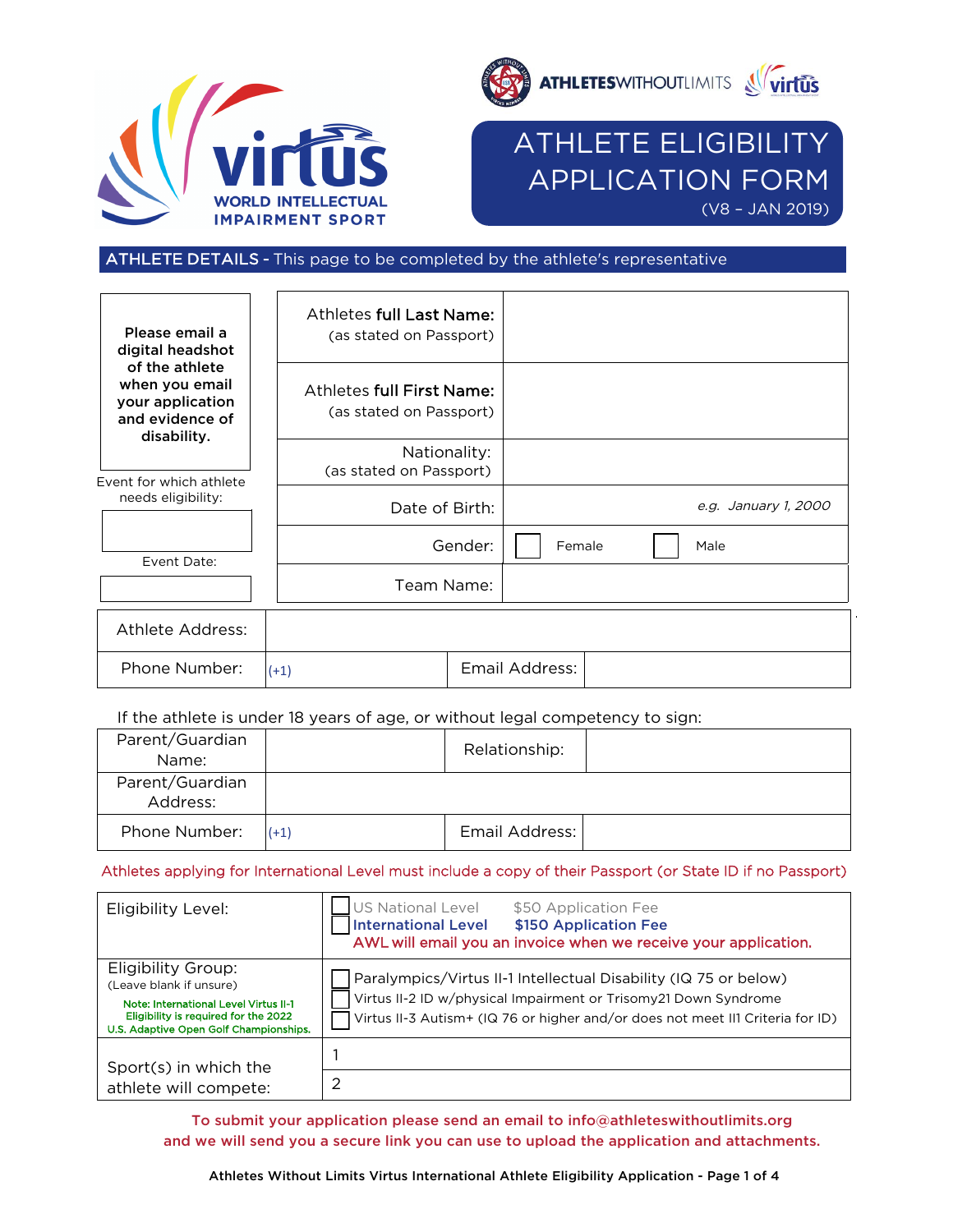## ATHLETES NAME:

### DECLARATIONS & PERMISSIONS - This page to be completed by the athlete & athlete's representative

All athletes must sign or place their mark. If the athlete is under 18, or if the athlete is without legal competency to sign themselves, the second part should also be signed by the athletes parent or legal guardian.

PRIVACY: As a nonprofit advocating for athletes with intellectual impairment privacy is a top priority. Eligibility applications are reviewed by AWL Eligibility Staff which includes licensed psychologists trained in sport eligibility. Private medical information is not shared with other staff, volunteers or coaches without permission and best practices in data protection and security are practiced in accordance with our privacy policy at: www.athleteswithoutlimits.org/about/privacy. Similarly applications submitted to Virtus: World Intellectual Impairment Sport for endorsement are subject to the Virtus Data & Information Handling policy at: www.virtus.sport/privacy-policy.

#### ATHLETE DECLARATION (All athletes must complete, by  $\checkmark$  each box and signing below)

By signing this declaration I am saying that:

| a) I understand and comply with the eligibility criteria to compete as an athlete with intellectual<br>impairment.                                                                                                                                                                                                                                                                                                                                                                                 |  |
|----------------------------------------------------------------------------------------------------------------------------------------------------------------------------------------------------------------------------------------------------------------------------------------------------------------------------------------------------------------------------------------------------------------------------------------------------------------------------------------------------|--|
| b) I confirm that I shall comply with all Virtus policies and procedures including, but not limited to all<br>of the provisions of the Anti-Doping Policy, all amendments to the Anti-Doping Rules and all<br>International Standards as issued by the World Anti-Doping Agency and permanently published on its<br>website. I acknowledge that National Federations, Virtus and National Anti-Doping Organisations<br>have jurisdiction to impose sanctions as provided in the Anti-Doping Rules. |  |
| c) I give AWL & Virtus permission to hold information electronically and to use information in<br>accordance with their Privacy Policy. I agree that in order to maintain the principles of fair eligibility<br>and classification, Virtus may retain relevant and essential information indefinitely.                                                                                                                                                                                             |  |
| d) I understand and agree to uphold the principles of the Virtus Code of Ethics and the spirit of fair<br>play.                                                                                                                                                                                                                                                                                                                                                                                    |  |
| e) I agree to AWL & Virtus using photographs and images of me for the purposes of publicity in print,<br>electronic and other media, and can withdraw this consent at any time by writing to the Secretariat.                                                                                                                                                                                                                                                                                      |  |
| f) I agree that data I have provided can be used for research purposes, as set out under the Virtus<br>research code, and this data will not identify me individually and be managed under the Virtus Privacy<br>Policy.                                                                                                                                                                                                                                                                           |  |
| g) I give Virtus permission to use this information to decide whether I am a person with<br>intellectual impairment for eligibility and sports classification and to share this information with<br>relevant organisations including, but not limited to, the IPC and International Federations.                                                                                                                                                                                                   |  |
| h) I understand the risks associated with competition and that I am responsible for my actions at all<br>times.                                                                                                                                                                                                                                                                                                                                                                                    |  |
| i) As far as I know, all the information in my application is true and accurate.                                                                                                                                                                                                                                                                                                                                                                                                                   |  |
| (i) I understand what the information in this form is being used for or have had this explained to me.                                                                                                                                                                                                                                                                                                                                                                                             |  |

MMMMMMMMMMMMMMMMMMMMMMMMMMMMMMMMM (Athlete signature or identifying mark)

MMMMMMMMMMMMMMMMMMMMMMMMMMMMMMMMM

(Date)

MMMMMMMMMMMM

PARENT OR LEGAL GUARDIAN (if the athlete is Under 18, or without legal capacity to give consent) By signing this declaration I am saying that the athlete named above is under 18 years, or without legal capacity to sign on their own behalf. I understand the above declarations and have the legal right to sign on behalf of this person.

 $(Signature + print name)$ 

(Date)

MMMMMMMMMMMM

Relationship to Athlete

MMMMMMMMMMMMMMMMMMMMMMMM

To submit your application please send an email to info@athleteswithoutlimits.org and we will send you a secure link you can use to upload the application and attachments.

Athletes Without Limits Virtus International Athlete Eligibility Application - Page 2 of 4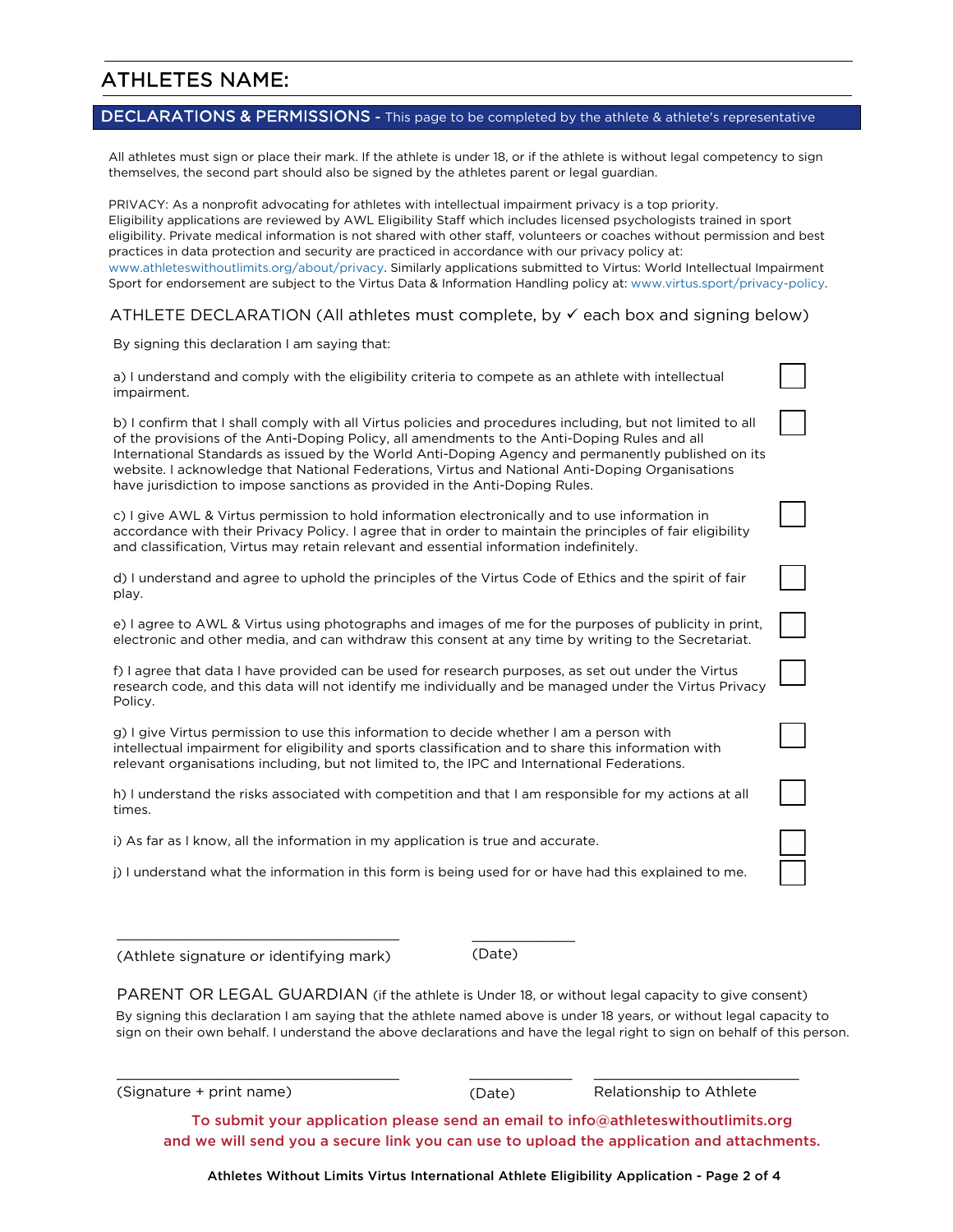#### ATLANTOAXIAL INSTABILITY (AAI) - This page to be completed by the athlete's physician

#### IMPORTANT: THIS PAGE IS ONLY REEQUIRED FOR ATHLETES WITH DOWN SYNDROME (INCLUDING II1- MOSAIC OR II2-TRISOMY21/TRANSLOCATION)

To be completed by a qualified medical practitioner. Please place a  $\checkmark$  in the appropriate box:

| example                                                               | Yes M | No O |  |
|-----------------------------------------------------------------------|-------|------|--|
| Does the athlete have a known diagnosis of symptomatic AAI?           | Yesl  | Nol  |  |
| Does the person show evidence of progressive Myopathy?                | Yesl  | Nol  |  |
| Does the person have poor head/neck muscular control?                 | Yesl  | Nol  |  |
| Does the person's neck flexion allow the chin to rest on their chest? | Yesl  | Nol  |  |
|                                                                       |       |      |  |
| An x ray of the neck has been conducted                               | Yesl  |      |  |

A copy of the x ray report is attached?  $|Yes|$  | No

STATEMENT: In my professional opinion I confirm the athlete is free from symptomatic AAI and is safe to participate in competitive sport. I confirm the athlete and their family/guardians have been made aware of the risk and that Virtus: World Intellectual Impairment Sport accepts no responsibility in the event of injury arising from AAI.

I confirm that I am a physician/doctor qualified in the assessment and diagnosis of AAI.

| <b>Practitioners Name</b> | (Last Name or Family Name) | (First Name or Given Name) |
|---------------------------|----------------------------|----------------------------|
| Qualification/Profession  |                            | Official Stamp:            |
| Address                   |                            |                            |
| Phone Number              | $(+1)$                     |                            |
| <b>Email Address</b>      |                            |                            |
| Signature                 |                            |                            |
| Date                      |                            |                            |

To submit your application please send an email to info@athleteswithoutlimits.org and we will send you a secure link you can use to upload the application and attachments.